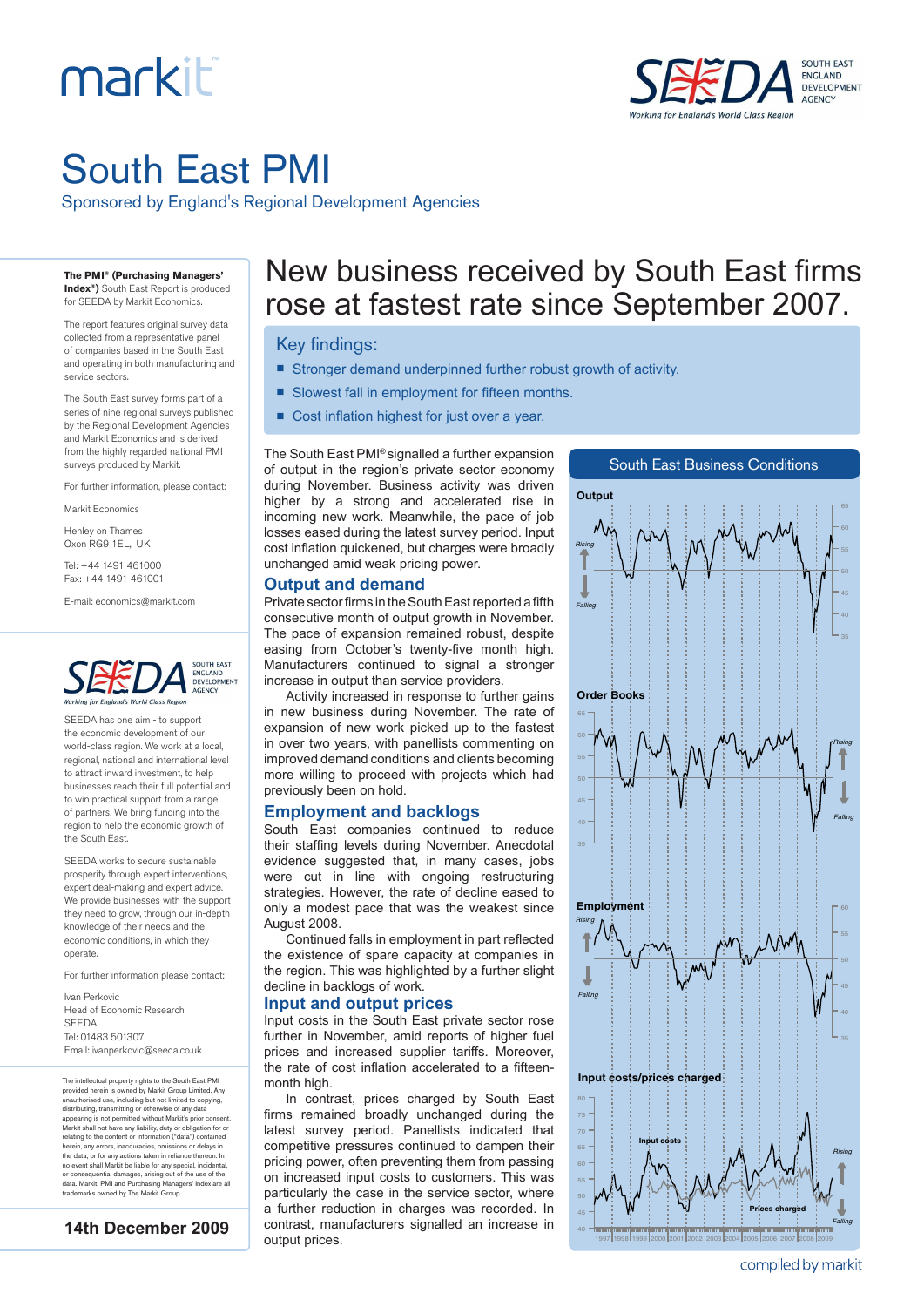#### Output / Business Activity

Q. Is the level of output or business activity at your company higher, the same or lower this month than one month ago?

|      |     |             | <b>South East Companies</b> |            |                        |                  | <b>AII UK</b>  | $50$ = no change on previous month (seasonally adjusted)                                                                                                                                                            |
|------|-----|-------------|-----------------------------|------------|------------------------|------------------|----------------|---------------------------------------------------------------------------------------------------------------------------------------------------------------------------------------------------------------------|
|      |     | Higher<br>₩ | Same<br>%                   | Lower<br>% | Index<br>$50 = no$ chg | S.Adj'd<br>Index | S.Adj'd<br>Ind | 65<br>Increasing rate of growth                                                                                                                                                                                     |
| 2009 | Mar | 20.1        | 51.6                        | 28.3       | 45.9                   | 44.7             | 44.8           | 60 N                                                                                                                                                                                                                |
|      | Apr | 23.5        | 49.4                        | 27.2       | 48.1                   | 48.4             | 47.9           | $55 -$                                                                                                                                                                                                              |
|      | May | 21.9        | 51.9                        | 26.3       | 47.8                   | 49.7             | 51.0           | 50                                                                                                                                                                                                                  |
|      | Jun | 19.8        | 56.2                        | 24.1       | 47.8                   | 48.0             | 51.5           |                                                                                                                                                                                                                     |
|      | Jul | 25.9        | 57.6                        | 16.5       | 54.7                   | 53.0             | 53.5           | 45                                                                                                                                                                                                                  |
|      | Aug | 26.8        | 51.6                        | 21.6       | 52.6                   | 53.8             | 54.4           | $40 -$<br><b>Black line: South East</b>                                                                                                                                                                             |
|      | Sep | 27.4        | 51.0                        | 21.7       | 52.9                   | 53.1             | 54.3           | Grey line: All UK                                                                                                                                                                                                   |
|      | Oct | 29.9        | 56.1                        | 14.0       | 58.0                   | 58.1             | 56.9           | $35 -$                                                                                                                                                                                                              |
|      | Nov | 26.4        | 54.1                        | 19.5       | 53.5                   | 56.2             | 56.5           | Increasing rate of decline<br>30 mm protection and continued to a mean of the contract protection protection protection protection and contract<br>1997 1998 1999 2000 2001 2002 2003 2004 2005 2006 2007 2008 2009 |

Business activity in the South East private sector rose for a fifth consecutive month in November. Although easing from 58.1 in October to 56.2, the seasonally adjusted Business Activity Index still pointed to a robust rate of expansion. Around 26% of panellists reported an increase in output during the latest survey period, compared with just under 20% that signalled a decline. Respondents indicated that higher activity was underpinned by a further rise in incoming new business. Data suggested that the manufacturing sector was the principal driver of growth.

#### New Orders / Incoming New Business

Q. Is the level of new orders or incoming new business at your company higher, the same or lower this month than one month ago?

|      |     |                         | <b>South East Companies</b> |            | <b>AII UK</b>          | 50:              |                |                 |
|------|-----|-------------------------|-----------------------------|------------|------------------------|------------------|----------------|-----------------|
|      |     | Higher<br>$\frac{0}{0}$ | Same<br>$\frac{0}{0}$       | Lower<br>% | Index<br>$50 = no$ cha | S.Adi'd<br>Index | S.Adi'd<br>Ind | $65^{\circ}$    |
| 2009 | Mar | 22.8                    | 43.7                        | 33.5       | 44.6                   | 42.2             | 43.2           | 60              |
|      | Apr | 26.4                    | 45.3                        | 28.3       | 49.1                   | 48.6             | 47.6           | 55 <sup>5</sup> |
|      | May | 25.5                    | 43.9                        | 30.6       | 47.5                   | 49.3             | 50.9           | 50 <sup>°</sup> |
|      | Jun | 25.8                    | 42.8                        | 31.4       | 47.2                   | 46.3             | 49.6           |                 |
|      | Jul | 30.1                    | 52.6                        | 17.3       | 56.4                   | 52.7             | 53.2           | 45 <sup>°</sup> |
|      | Aug | 24.8                    | 51.0                        | 24.2       | 50.3                   | 52.2             | 52.6           | 40 <sup>°</sup> |
|      | Sep | 26.9                    | 54.5                        | 18.6       | 54.2                   | 52.9             | 53.6           | 35 <sup>3</sup> |
|      | Oct | 34.2                    | 52.6                        | 13.2       | 60.5                   | 58.2             | 56.0           |                 |
|      | Nov | 32.3                    | 48.4                        | 19.4       | 56.5                   | 58.3             | 56.0           | 30 <sub>1</sub> |



Latest data signalled a further increase in the volume of new work placed with private sector companies in the South East during November. Almost one-third of the survey panel registered higher new business compared with the previous month, which they attributed to stronger demand conditions and an increased willingness amongst clients to proceed with new projects. The seasonally adjusted Incoming New Business Index rose fractionally from 58.2 to 58.3, its highest level since September 2007 and indicative of a strong rate of expansion.

#### Business Outstanding

Q. Is the level of business outstanding at your company higher, the same or lower this month than one month ago?

|      |     |        | <b>AII UK</b> |       |               |         |         |
|------|-----|--------|---------------|-------|---------------|---------|---------|
|      |     | Higher | Same<br>%     | Lower | Index         | S.Adj'd | S.Adj'd |
|      |     | %      |               | %     | $50 = no$ chg | Index   | Ind     |
| 2009 | Mar | 8.3    | 66.0          | 25.7  | 41.3          | 40.2    | 38.1    |
|      | Apr | 12.6   | 62.2          | 25.2  | 43.7          | 40.9    | 40.6    |
|      | May | 12.3   | 60.3          | 27.4  | 42.5          | 41.1    | 41.1    |
|      | Jun | 12.2   | 60.1          | 27.7  | 42.2          | 41.2    | 41.3    |
|      | Jul | 18.6   | 57.2          | 24.1  | 47.2          | 44.3    | 42.7    |
|      | Aug | 11.7   | 59.9          | 28.5  | 41.6          | 40.4    | 40.9    |
|      | Sep | 13.6   | 64.6          | 21.8  | 45.9          | 43.3    | 42.1    |
|      | Oct | 15.2   | 66.2          | 18.6  | 48.3          | 47.8    | 45.8    |
|      | Nov | 17.2   | 60.0          | 22.8  | 47.2          | 49.1    | 47.7    |

Outstanding business in the South East private sector economy fell again in November. However, the rate of decline eased to only a marginal pace that was the slowest since June 2007. This was signalled by the seasonally adjusted Business Outstanding Index rising from 47.8 to 49.1, above the equivalent index for the UK as a whole. Where a reduction in backlogs was recorded (at around 23% of firms), this was attributed to spare capacity and increased operating efficiency. Those panellists that indicated growth of unfinished work (approximately 17%) generally cited higher new business.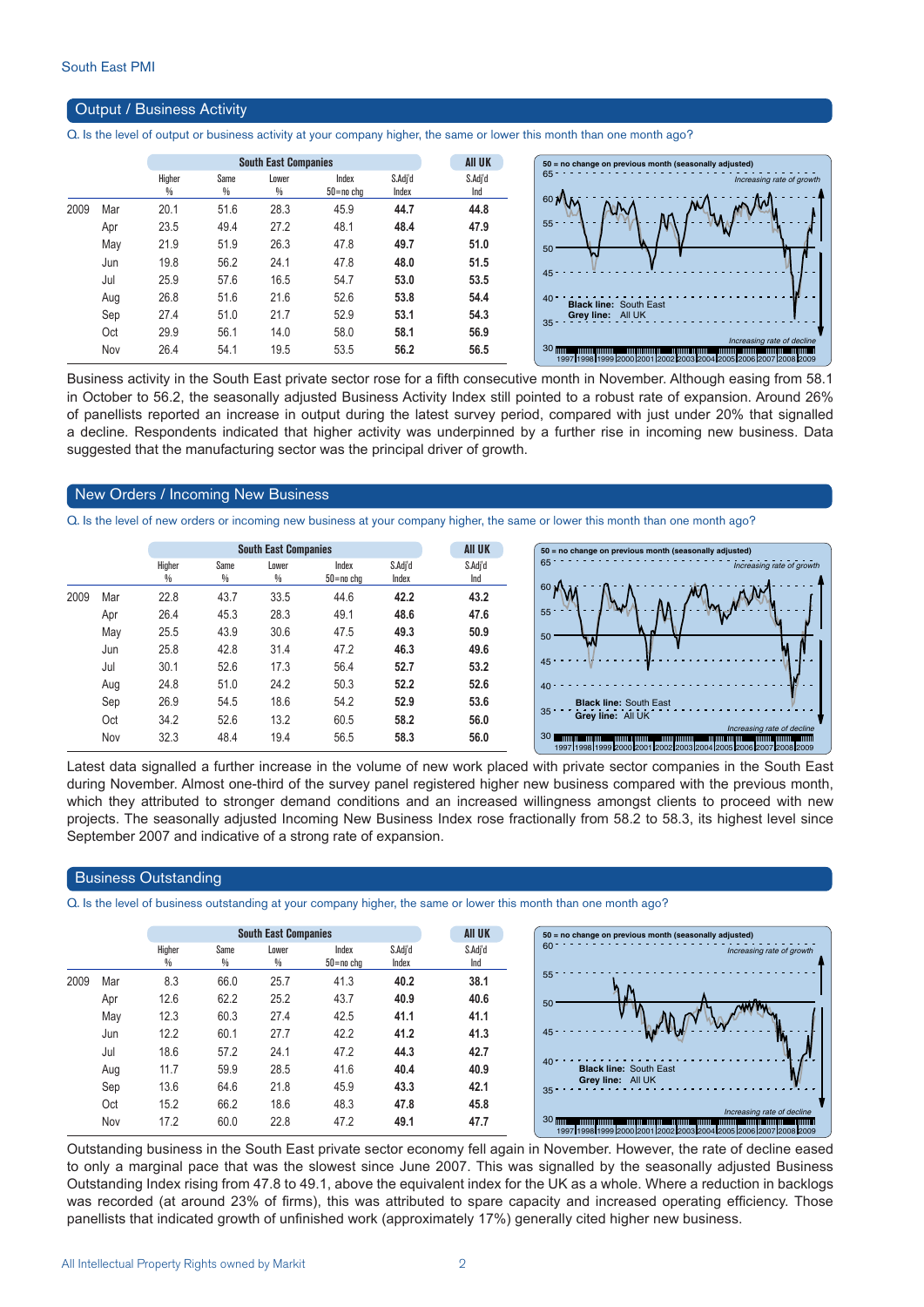#### Employment

Q. Is the level of employment at your company higher, the same or lower this month than one month ago?

|      |     |             | <b>South East Companies</b> |            |                    |                  |                |  |
|------|-----|-------------|-----------------------------|------------|--------------------|------------------|----------------|--|
|      |     | Higher<br>₩ | Same<br>₩                   | Lower<br>% | Index<br>50=no chg | S.Adj'd<br>Index | S.Adj'd<br>Ind |  |
| 2009 | Mar | 6.3         | 68.6                        | 25.2       | 40.6               | 39.3             | 38.1           |  |
|      | Apr | 5.6         | 73.9                        | 20.5       | 42.5               | 42.4             | 40.1           |  |
|      | May | 7.5         | 74.2                        | 18.2       | 44.7               | 43.4             | 42.7           |  |
|      | Jun | 6.2         | 78.3                        | 15.5       | 45.3               | 42.9             | 42.5           |  |
|      | Jul | 6.4         | 81.5                        | 12.1       | 47.1               | 45.8             | 43.5           |  |
|      | Aug | 11.2        | 77.0                        | 11.8       | 49.7               | 46.9             | 45.3           |  |
|      | Sep | 7.1         | 80.1                        | 12.8       | 47.1               | 46.1             | 45.1           |  |
|      | Oct | 7.7         | 77.4                        | 14.8       | 46.5               | 46.1             | 46.0           |  |
|      | Nov | 7.6         | 82.3                        | 10.1       | 48.7               | 47.8             | 47.0           |  |

Private sector firms in the South East reported another month of job shedding in November. The current period of workforce contraction now extends to seventeen months. However, the pace of decline eased to the slowest since August 2008, as indicated by a rise in the seasonally adjusted Employment Index from 46.1 to 47.8. Anecdotal evidence suggested that cuts to staffing levels reflected both redundancies and the non-replacement of voluntary leavers. Approximately 10% of the survey panel signalled a drop in employment, compared with just under 8% that reported a rise.

#### Input Prices / Costs

Q. Have average input prices or input costs risen, fallen or remained unchanged this month compared to one month ago?

|      |     |                         | <b>South East Companies</b> |                        |                        |                  |                |  |  |  |
|------|-----|-------------------------|-----------------------------|------------------------|------------------------|------------------|----------------|--|--|--|
|      |     | Higher<br>$\frac{0}{0}$ | Same<br>%                   | Lower<br>$\frac{0}{0}$ | Index<br>$50 = no$ chg | S.Adj'd<br>Index | S.Adj'd<br>Ind |  |  |  |
| 2009 | Mar | 15.1                    | 64.8                        | 20.1                   | 47.5                   | 48.2             | 49.6           |  |  |  |
|      | Apr | 18.1                    | 70.6                        | 11.3                   | 53.4                   | 51.0             | 49.8           |  |  |  |
|      | May | 13.2                    | 74.8                        | 11.9                   | 50.6                   | 49.3             | 48.7           |  |  |  |
|      | Jun | 14.8                    | 69.1                        | 16.0                   | 49.4                   | 49.3             | 49.9           |  |  |  |
|      | Jul | 10.8                    | 75.8                        | 13.4                   | 48.7                   | 48.7             | 50.5           |  |  |  |
|      | Aug | 11.8                    | 78.9                        | 9.2                    | 51.3                   | 50.2             | 51.9           |  |  |  |
|      | Sep | 11.5                    | 80.1                        | 8.3                    | 51.6                   | 50.0             | 51.7           |  |  |  |
|      | Oct | 14.7                    | 77.6                        | 7.7                    | 53.5                   | 53.4             | 54.1           |  |  |  |
|      | Nov | 19.1                    | 73.9                        | 7.0                    | 56.1                   | 55.4             | 54.7           |  |  |  |



Input cost inflation in the South East private sector economy accelerated to the sharpest for just over a year in November. At 55.4, up from 53.4 in October, the seasonally adjusted Input Prices Index pointed to a robust rise in costs, albeit one much slower than the steep increases seen in mid-2008. Around 19% of panellists reported an increase in input prices, which they attributed to higher fuel costs and suppliers raising their tariffs. Similar rates of cost inflation were recorded in the manufacturing and service sectors.

#### **Output Prices**

Q. Are the average prices charged for goods and services by your company higher, the same or lower this month than one month ago?

|      |     |             |           | <b>South East Companies</b> |                    |                  | <b>All UK</b>  | 50 = no change on previous month (seasonally adjusted)                                                                                                                                     |
|------|-----|-------------|-----------|-----------------------------|--------------------|------------------|----------------|--------------------------------------------------------------------------------------------------------------------------------------------------------------------------------------------|
|      |     | Higher<br>% | Same<br>% | Lower<br>%                  | Index<br>50=no cha | S.Adj'd<br>Index | S.Adj'd<br>Ind | 65<br>Increasing rate of inflation                                                                                                                                                         |
| 2009 | Mar | 8.2         | 78.0      | 13.8                        | 47.2               | 48.2             | 46.6           | 60<br><b>Black line: South East</b>                                                                                                                                                        |
|      | Apr | 10.6        | 82.0      | 7.5                         | 51.6               | 50.2             | 46.6           | Grey line: All UK                                                                                                                                                                          |
|      | May | 6.9         | 84.9      | 8.2                         | 49.4               | 48.9             | 46.0           | 55                                                                                                                                                                                         |
|      | Jun | 7.4         | 83.3      | 9.3                         | 49.1               | 47.9             | 46.2           |                                                                                                                                                                                            |
|      | Jul | 7.6         | 86.0      | 6.4                         | 50.6               | 50.2             | 48.0           | 50<br>w<br>W                                                                                                                                                                               |
|      | Aug | 3.3         | 86.8      | 9.9                         | 46.7               | 46.6             | 46.9           |                                                                                                                                                                                            |
|      | Sep | 7.1         | 85.3      | 7.7                         | 49.7               | 49.1             | 48.1           | 45                                                                                                                                                                                         |
|      | Oct | 6.5         | 85.8      | 7.7                         | 49.4               | 49.6             | 49.2           | Increasing rate of deflation                                                                                                                                                               |
|      | Nov | 7.6         | 84.1      | 8.3                         | 49.7               | 49.9             | 48.9           | 40 million million and the contract of the contract of the contract of the contract of the contract of the contract of<br>1997 1998 1999 2000 2001 2002 2003 2004 2005 2006 2007 2008 2009 |

Prices charged by private sector firms in the South East remained broadly unchanged in November. This was signalled by a seasonally adjusted Output Prices Index reading of 49.9, up marginally from 49.6 in October. Diverging trends were recorded between sectors, as manufacturers indicated a rise in charges whilst service providers registered a decline. Survey responses suggested that competitive pressures remained a constraint on firms' pricing power, often preventing them from passing on higher input costs to customers.